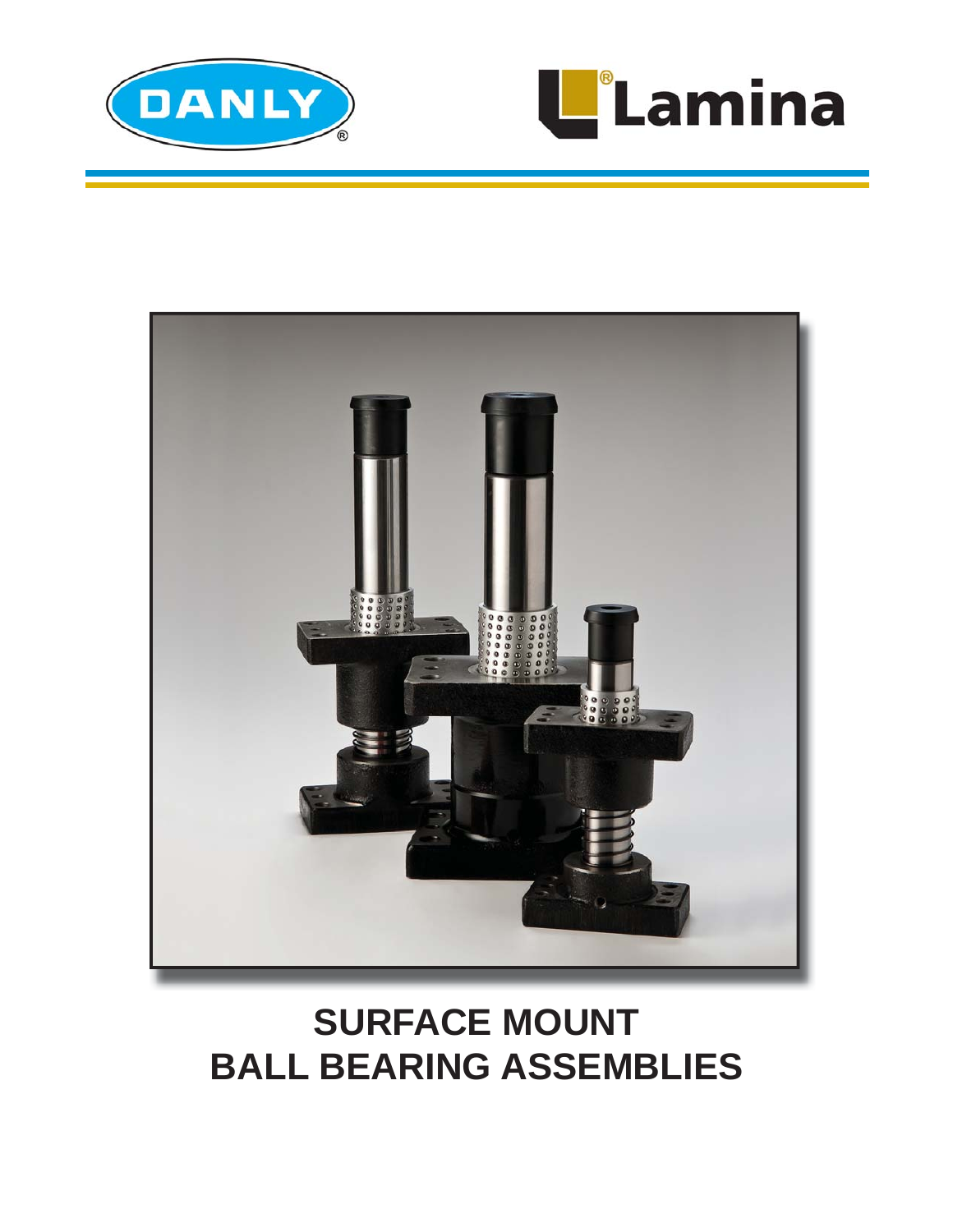### **Surface Mount Ball Bearing Guide Post Assembly**





M

 $\frac{H + 0.2}{2}$ 

S

D



**NOTES: ♦** Add "M" to end of part number to designate mounting holes option for optional stroke end blocks.

 Assemblies are supplied with mounting bolts and dowel pins.

| Part<br><b>Number</b>                                                                                                                                                            | D               | L                                                                                | D <sub>1</sub> | A   | B   | a   | $\mathbf b$ | $\mathsf{d}$ | Н  | H1  | т  | $\mathsf{C}$ | E  | <b>Ls</b> | $\ell$ | a <sub>1</sub> | b <sub>1</sub> | e<br>(H7) | <b>Mounting</b><br><b>Bolts</b> | <b>Dowel</b><br><b>Pins</b> |
|----------------------------------------------------------------------------------------------------------------------------------------------------------------------------------|-----------------|----------------------------------------------------------------------------------|----------------|-----|-----|-----|-------------|--------------|----|-----|----|--------------|----|-----------|--------|----------------|----------------|-----------|---------------------------------|-----------------------------|
| ADGPS32X110<br>ADGPS32X120<br>ADGPS32X130<br>ADGPS32X140<br>ADGPS32X150                                                                                                          | 32              | 110<br>120<br>130<br>140<br>150                                                  | 40             | 100 | 58  | 76  | 36          | 11           | 40 | 60  | 20 | 25           | 5  | 60        | 76     | 38             | 18             | 8         | 10x<br>1.5x<br>40 <sub>mm</sub> | $8 - 30$                    |
| ADGPS32X160<br>ADGPS32X170                                                                                                                                                       |                 | 160<br>170                                                                       |                |     |     |     |             |              |    |     |    |              |    |           |        |                |                |           |                                 |                             |
| ADGPS38X130<br>ADGPS38X140<br>ADGPS38X150<br>ADGPS38X160<br>ADGPS38X170<br>ADGPS38X180<br>ADGPS38X200<br>ADGPS38X220<br>ADGPS38X240<br>ADGPS38X260<br>ADGPS38X300<br>ADGPS50X170 | 38              | 130<br>140<br>150<br>160<br>170<br>180<br>200<br>220<br>240<br>260<br>300<br>170 | 48             | 130 | 75  | 100 | 44          | 11           | 50 | 70  | 25 | 30           | 10 | 70        | 100    | 50             | 22             | 10        | 10x<br>1.5x<br>45mm             | $10 - 40$                   |
| ADGPS50X180<br>ADGPS50X200<br>ADGPS50X220<br>ADGPS50X240<br>ADGPS50X260<br>ADGPS50X300<br>ADGPS50X350                                                                            | 50 <sup>1</sup> | 180<br>200<br>220<br>240<br>260<br>300<br>350                                    | 60             | 155 | 90  | 125 | 60          | 14           | 65 | 90  | 25 | 40           | 10 | 90        | 125    | 62.5           | 30             | 10        | 12x<br>1.75x<br>50mm            | $10 - 40$                   |
| ADGPS60X200<br>ADGPS60X220<br>ADGPS60X240<br>ADGPS60X260<br>ADGPS60X280<br>ADGPS60X300<br>ADGPS60X350                                                                            | 60 <sup>1</sup> | 200<br>220<br>240<br>260<br>280<br>300<br>350                                    | 70             | 190 | 120 | 150 | 80          | 18           | 75 | 100 | 30 | 50           | 15 | 100       | 150    | 75             | 40             | 13        | 16x<br>2x<br>60mm               | $13 - 50$                   |

**TAPPING FOR FIXING STROKE END BLOCK D M** l**1 S**

| 32 |   | 12 | 45 |  |
|----|---|----|----|--|
| 38 | 5 | 15 | 60 |  |
| 50 | հ | 15 | 72 |  |
| 60 | 8 | 20 | 92 |  |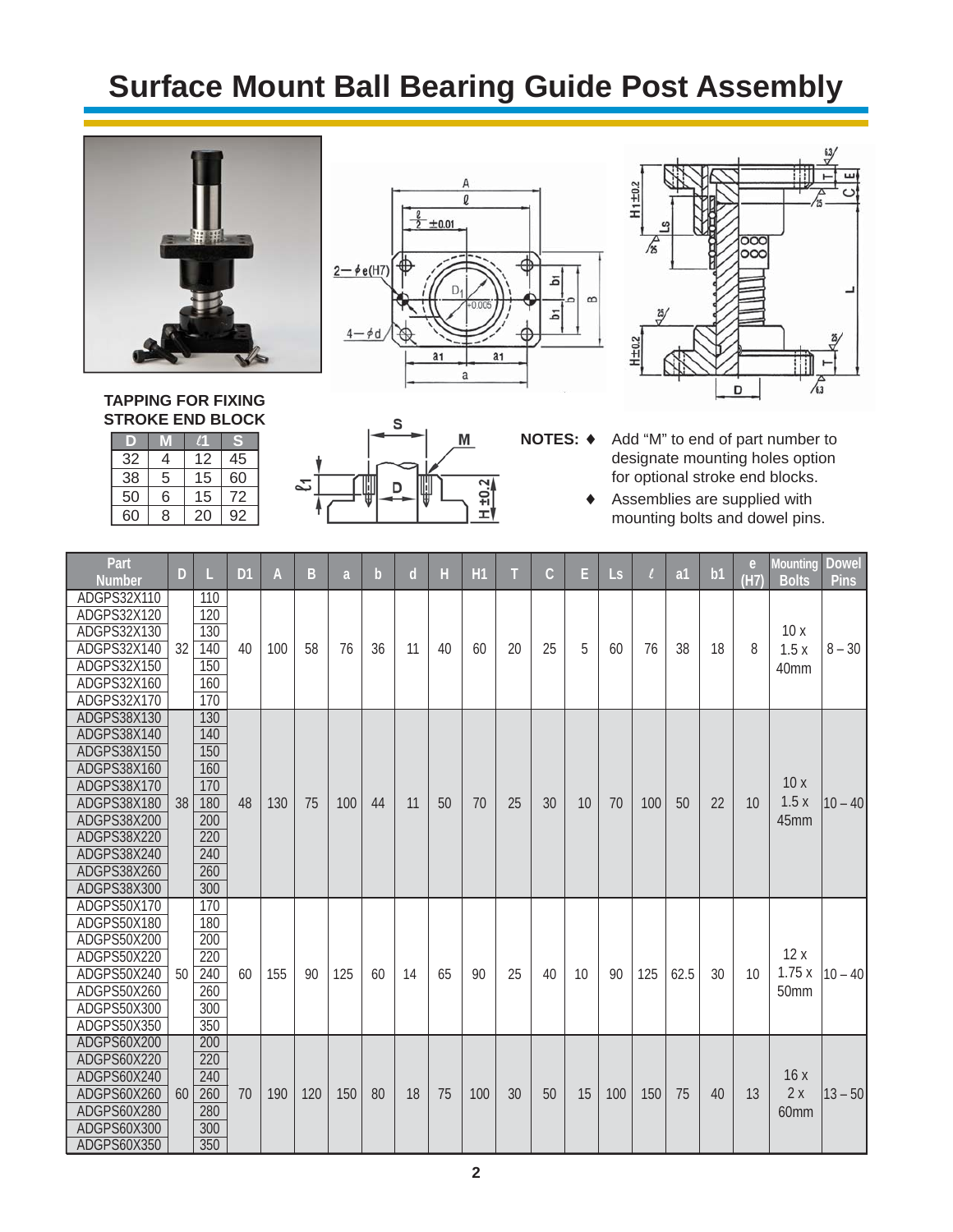## **Stroke End Blocks – Flat Type & Nesting Step Type**



|                  | <b>Part Number</b>                 | PD | D   | D1 | $D2^*$ | S. | $h^*$ | <b>Bolt</b> | $\ell$ | Н1       |
|------------------|------------------------------------|----|-----|----|--------|----|-------|-------------|--------|----------|
| <b>Flat Type</b> | <b>Nesting Step Type</b>           |    |     |    |        |    |       |             |        |          |
| SEBA3210R        | <b>SEB3210R</b>                    |    |     |    |        |    |       |             |        | 10       |
| <b>SEBA3215R</b> | <b>SEB3215R</b>                    |    |     |    |        |    |       |             |        | 15       |
| SEBA3220R        | <b>SEB3220R</b>                    |    |     |    |        |    |       |             |        | 20       |
| SEBA3225R        | <b>SEB3225R</b>                    |    |     |    |        |    |       |             |        | 25       |
| SEBA3230R        | <b>SEB3230R</b>                    |    |     |    |        |    |       |             |        | 30       |
| SEBA3235R        | <b>SEB3235R</b>                    | 32 | 56  | 41 | 45     | 45 | 2     | M4xP0.7     | 10     | 35       |
| SEBA3240R        | <b>SEB3240R</b>                    |    |     |    |        |    |       |             |        | 40       |
| SEBA3245R        | <b>SEB3245R</b>                    |    |     |    |        |    |       |             |        | 45       |
| SEBA3250R        | <b>SEB3250R</b>                    |    |     |    |        |    |       |             |        | 50       |
|                  | <b>SEB3255R</b>                    |    |     |    |        |    |       |             |        | 55       |
|                  | <b>SEB3260R</b>                    |    |     |    |        |    |       |             |        | 60       |
| <b>SEBA3815R</b> | <b>SEB3815R</b>                    |    |     |    |        |    |       |             |        | 15       |
| <b>SEBA3820R</b> | <b>SEB3820R</b>                    |    |     |    |        |    |       |             |        | 20       |
| SEBA3825R        | <b>SEB3825R</b>                    |    |     |    |        |    |       |             |        | 25       |
| SEBA3830R        | <b>SEB3830R</b>                    |    |     |    |        |    |       |             |        | 30       |
| SEBA3835R        | <b>SEB3835R</b>                    |    |     |    |        |    |       |             |        | 35       |
| SEBA3840R        | <b>SEB3840R</b>                    | 38 | 72  | 49 | 56     | 60 | 3     | M5xP0.8     | 10     | 40       |
| SEBA3845R        | <b>SEB3845R</b>                    |    |     |    |        |    |       |             |        | 45       |
| SEBA3850R        | <b>SEB3850R</b>                    |    |     |    |        |    |       |             |        | 50       |
|                  | <b>SEB3855R</b>                    |    |     |    |        |    |       |             |        | 55       |
|                  | <b>SEB3860R</b>                    |    |     |    |        |    |       |             |        | 60       |
|                  | <b>SEB3865R</b>                    |    |     |    |        |    |       |             |        | 65       |
|                  | <b>SEB3870R</b>                    |    |     |    |        |    |       |             |        | 70       |
| <b>SEBA5020R</b> | <b>SEB5020R</b>                    |    |     |    |        |    |       |             |        | 20       |
| SEBA5025R        | <b>SEB5025R</b>                    |    |     |    |        |    |       |             |        | 25       |
| SEBA5030R        | <b>SEB5030R</b>                    |    |     |    |        |    |       |             |        | 30       |
| SEBA5035R        | <b>SEB5035R</b>                    |    |     |    |        |    |       |             |        | 35       |
| SEBA5040R        | <b>SEB5040R</b>                    |    |     |    |        |    |       |             |        | 40       |
| SEBA5045R        | <b>SEB5045R</b>                    |    |     |    |        |    |       |             |        | 45       |
| SEBA5050R        | <b>SEB5050R</b>                    | 50 | 86  | 62 | 68     | 72 | 3     | M6xP1.0     | 10     | 50       |
|                  | <b>SEB5055R</b>                    |    |     |    |        |    |       |             |        | 55       |
|                  | <b>SEB5060R</b>                    |    |     |    |        |    |       |             |        | 60       |
|                  | <b>SEB5065R</b>                    |    |     |    |        |    |       |             |        | 65       |
|                  | <b>SEB5070R</b><br><b>SEB5075R</b> |    |     |    |        |    |       |             |        | 70<br>75 |
|                  | <b>SEB5080R</b>                    |    |     |    |        |    |       |             |        | 80       |
| SEBA6020R        | <b>SEB6020R</b>                    |    |     |    |        |    |       |             |        | 20       |
| SEBA6025R        | <b>SEB6025R</b>                    |    |     |    |        |    |       |             |        | 25       |
| SEBA6030R        | <b>SEB6030R</b>                    |    |     |    |        |    |       |             |        | 30       |
| <b>SEBA6035R</b> | <b>SEB6035R</b>                    |    |     |    |        |    |       |             |        | 35       |
| SEBA6040R        | <b>SEB6040R</b>                    |    |     |    |        |    |       |             |        | 40       |
| SEBA6045R        | <b>SEB6045R</b>                    |    |     |    |        |    |       |             |        | 45       |
| SEBA6050R        | <b>SEB6050R</b>                    | 60 | 112 | 76 | 84     | 92 | 3     | M8xP1.25    | 12     | 50       |
|                  | <b>SEB6055R</b>                    |    |     |    |        |    |       |             |        | 55       |
|                  | <b>SEB6060R</b>                    |    |     |    |        |    |       |             |        | 60       |
|                  | <b>SEB6065R</b>                    |    |     |    |        |    |       |             |        | 65       |
|                  | <b>SEB6070R</b>                    |    |     |    |        |    |       |             |        | 70       |
|                  | <b>SEB6075R</b>                    |    |     |    |        |    |       |             |        | 75       |
|                  | <b>SEB6080R</b>                    |    |     |    |        |    |       |             |        | 80       |









**NESTING STEP TYPE**

*\* Dimensions for Nesting Step Block ONLY.*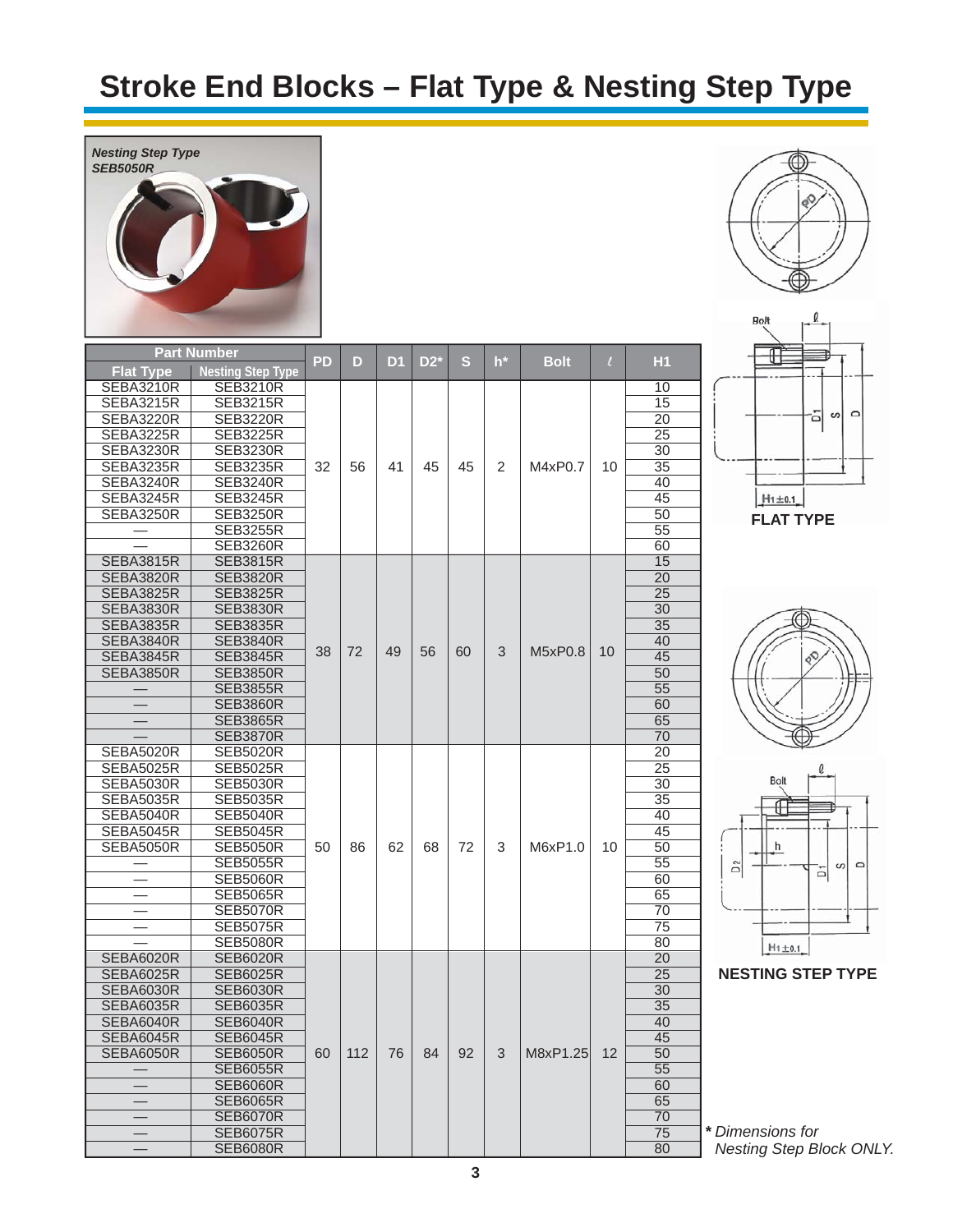#### **Selection Guide for the Surface Mount Guide Post System**

The following points should be considered when selecting Surface Mounted Ball Bearing Assemblies:

- At the bottom of the press stroke (**BDC**), the length of the preloaded ball bearing engagement should be equal to or greater than the guide post diameter (**D**) for proper guidance and stability (Fig. 6).
- **h2 = L + C + E + 10mm** (Fig 1) 10mm is to allow for regrinding and safety considerations. For **C + E**, see Page 2.
- How to determine **K** (minimum Punch Holder thickness): Reference (Fig. 1) and the blue chart (Page 5).
- Example: If **h** = 190mm and you select an ADGPS38X200 assembly, from the blue table (Page 5), ADGPS38X200 would have an **h2** dimension of 250mm. 250mm – 190mm (**h**) = 60mm.  **K** is required to be 60mm or greater.
- As shown in (Fig. 3), select guide post length so (**h**) includes as much contact length (**PL**) as possible.



#### **Use the fi gures below for reference when using the tables on Page 5.**

- **C + E = Fixed Stopper Length**
	- **PL = Length of Ball Cage in Preload Condition**
	- **M = Spring Height to Solid**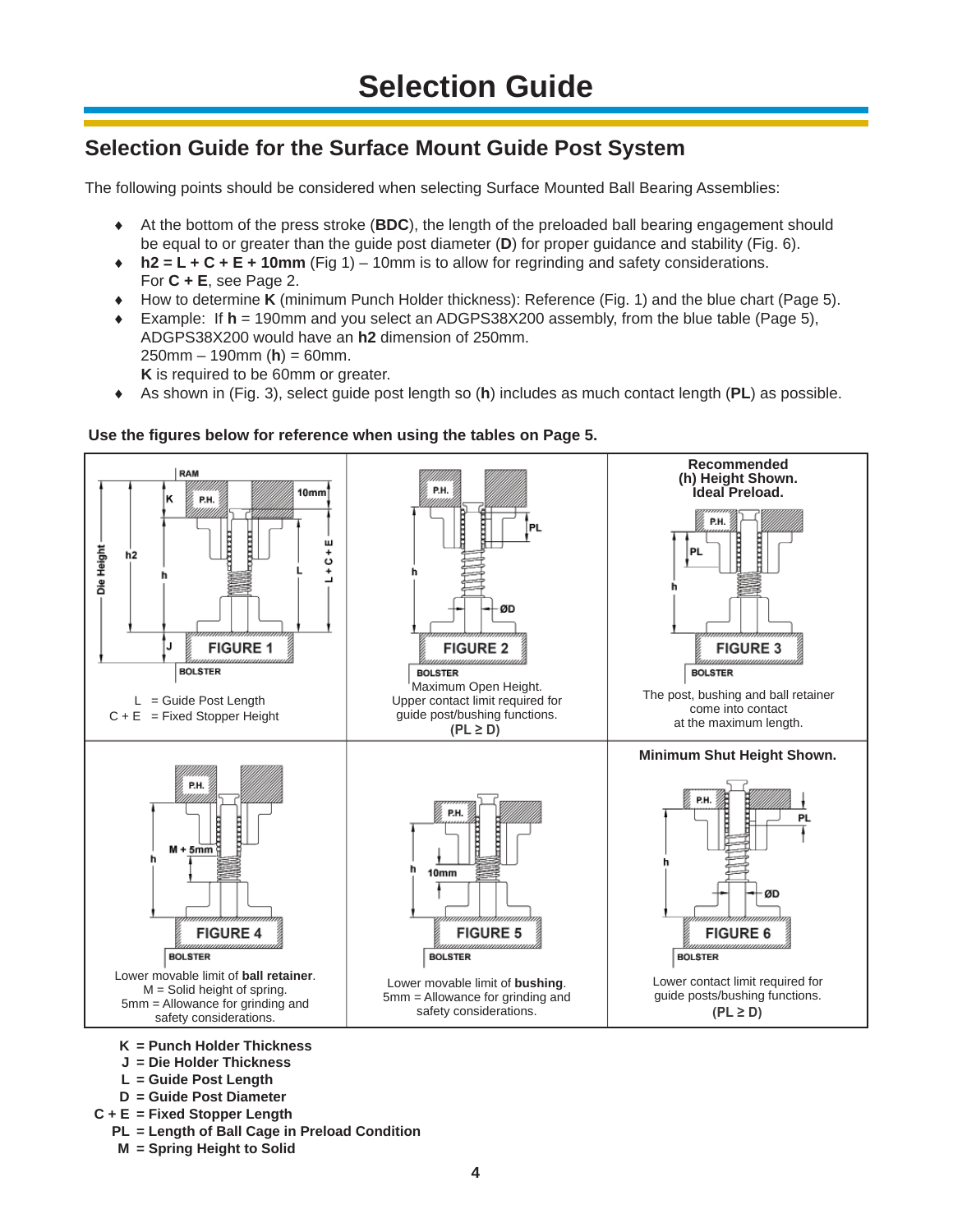## **Effective Fitting Range**

#### **Based on Conditions Shown on Page 4, Figs. 2 – 6**

- Shaded blue cells below show workable range of travel of assembly through stroke.
- To the left end of shaded blue cells shows minimum inside die height of assembly on closed.
- To the right of that, shaded blue cells shows inside die height through range of travel.
- To the far right of shaded blue cells shows inside die height at end of workable travel.

| Post<br>Size (D)(L) | Die Height | 100 | 120 |   | 140              | 160 | 180 | 200 | 220 | 240 | 260 | 280 | 300 |  | h <sub>2</sub> |
|---------------------|------------|-----|-----|---|------------------|-----|-----|-----|-----|-----|-----|-----|-----|--|----------------|
|                     | 110        |     |     | 大 |                  |     |     |     |     |     |     |     |     |  | 150            |
|                     | 120        |     |     |   | $\triangleright$ |     |     |     |     |     |     |     |     |  | 160            |
|                     | 130        |     |     |   |                  | ∽   |     |     |     |     |     |     |     |  | 170            |
| 32                  | 140        |     |     |   |                  |     |     |     |     |     |     |     |     |  | 180            |
|                     | 150        |     |     |   |                  |     |     |     |     |     |     |     |     |  | 190            |
|                     | 160        |     |     |   |                  |     | W   |     |     |     |     |     |     |  | 200            |
|                     | 170        |     |     |   |                  |     |     |     |     |     |     |     |     |  | 210            |

|                                                                                     | The tables below show:                                                                        |     |     |            |            |            |            |                  |            |         |            |                                      |            |     |                |
|-------------------------------------------------------------------------------------|-----------------------------------------------------------------------------------------------|-----|-----|------------|------------|------------|------------|------------------|------------|---------|------------|--------------------------------------|------------|-----|----------------|
| - Shaded blue cells below show workable range of travel of assembly through stroke. |                                                                                               |     |     |            |            |            |            |                  |            |         |            |                                      |            |     |                |
|                                                                                     | - To the left end of shaded blue cells shows minimum inside die height of assembly on closed. |     |     |            |            |            |            |                  |            |         |            |                                      |            |     |                |
|                                                                                     | - To the right of that, shaded blue cells shows inside die height through range of travel.    |     |     |            |            |            |            |                  |            |         |            |                                      |            |     |                |
|                                                                                     | - To the far right of shaded blue cells shows inside die height at end of workable travel.    |     |     |            |            |            |            |                  |            |         |            |                                      |            |     |                |
|                                                                                     | Die Height                                                                                    |     |     |            |            |            |            |                  |            |         |            |                                      |            |     |                |
| Post                                                                                | (h)                                                                                           | 100 | 120 | 140        | 160        | 180        | 200        | 220              | 240        | 260     | 280        | 300                                  |            |     | h <sub>2</sub> |
| Size (D)(L)                                                                         |                                                                                               |     |     |            |            |            |            |                  |            |         |            |                                      |            |     |                |
|                                                                                     | 110                                                                                           |     | Δ   | $\star$    |            |            |            |                  |            |         |            |                                      |            |     | 150            |
|                                                                                     | 120                                                                                           |     |     | ★          |            |            |            |                  |            |         |            |                                      |            |     | 160            |
|                                                                                     | 130                                                                                           |     |     |            | $\star$    |            |            |                  |            |         |            |                                      |            |     | 170            |
| 32                                                                                  | 140                                                                                           |     |     |            | $\star$    |            |            |                  |            |         |            |                                      |            |     | 180            |
|                                                                                     | 150                                                                                           |     |     |            |            | $\bigstar$ |            |                  |            |         |            |                                      |            |     | 190            |
|                                                                                     | 160                                                                                           |     |     |            |            | $\bigstar$ |            |                  |            |         |            |                                      |            |     | 200            |
|                                                                                     | 170                                                                                           |     |     |            |            |            | $\star$    |                  |            |         |            |                                      |            |     | 210            |
|                                                                                     |                                                                                               |     |     |            |            |            |            |                  |            |         |            |                                      |            |     |                |
| Post                                                                                | Die Height<br>(h)                                                                             | 120 | 140 | 160        | 180        | 200        | 220        | 240              | 260        | 280     | 300        | 320                                  | 340        | 360 | h <sub>2</sub> |
| Size (D)(L)                                                                         |                                                                                               |     |     |            |            |            |            |                  |            |         |            |                                      |            |     |                |
|                                                                                     | 130                                                                                           |     |     | ₩          |            |            |            |                  |            |         |            |                                      |            |     | 180            |
|                                                                                     | 140                                                                                           |     | Δ   | ╈          |            |            |            |                  |            |         |            |                                      |            |     | 190            |
|                                                                                     | 150                                                                                           |     |     |            | $\bigstar$ |            |            |                  |            |         |            |                                      |            |     | 200            |
|                                                                                     | 160                                                                                           |     |     |            | ╈          |            |            |                  |            |         |            |                                      |            |     | 210            |
|                                                                                     | 170                                                                                           |     |     |            |            | $\star$    |            |                  |            |         |            |                                      |            |     | 220            |
| 38                                                                                  | 180                                                                                           |     |     |            |            | ★          |            |                  |            |         |            |                                      |            |     | 230            |
|                                                                                     | 200                                                                                           |     |     |            |            |            | ★          |                  |            |         |            |                                      |            |     | 250            |
|                                                                                     | 220                                                                                           |     |     |            |            |            |            |                  | ★          |         |            |                                      |            |     | 270            |
|                                                                                     | 240                                                                                           |     |     |            |            |            |            |                  |            | $\star$ |            |                                      |            |     | 290            |
|                                                                                     | 260                                                                                           |     |     |            |            |            |            |                  |            | ★       |            |                                      |            |     | 310            |
|                                                                                     | 300                                                                                           |     |     |            |            |            |            |                  |            |         |            | ★                                    |            |     | 350            |
|                                                                                     | Die Height                                                                                    |     |     |            |            |            |            |                  |            |         |            |                                      |            |     |                |
| Post                                                                                | (h)                                                                                           | 160 | 180 | 200        | 220        | 240        | 260        | 280              | 300        | 320     | 340        | 360                                  | 380        | 400 | h <sub>2</sub> |
| Size (D)(L)                                                                         |                                                                                               |     |     |            |            |            |            |                  |            |         |            |                                      |            |     |                |
|                                                                                     | 170                                                                                           |     | Δ   | $\bigstar$ |            |            |            |                  |            |         |            |                                      |            |     | 230            |
|                                                                                     | 180                                                                                           |     | ◯   |            | $\bigstar$ |            |            |                  |            |         |            |                                      |            |     | 240            |
|                                                                                     | 200                                                                                           |     |     |            |            | $\bigstar$ |            |                  |            |         |            |                                      |            |     | 260            |
| 50                                                                                  | 220                                                                                           |     |     |            |            |            | $\bigstar$ |                  |            |         |            |                                      |            |     | 280            |
|                                                                                     | 240                                                                                           |     |     |            |            |            |            | $\bigstar$       |            |         |            |                                      |            |     | 300            |
|                                                                                     | 260                                                                                           |     |     |            |            |            | O          |                  | $\bigstar$ |         |            |                                      |            |     | 320            |
|                                                                                     | 300                                                                                           |     |     |            |            |            |            |                  |            |         | $\star$    | ∩                                    |            |     | 360            |
|                                                                                     | 350                                                                                           |     |     |            |            |            |            |                  |            |         |            |                                      | $\star$    |     | 410            |
|                                                                                     | Die Height                                                                                    |     |     |            |            |            |            |                  |            |         |            |                                      |            |     |                |
| Post                                                                                | (h)                                                                                           | 180 | 200 | 220        | 240        | 260        | 280        | 300              | 320        | 340     | 360        | 380                                  | 400        | 420 | h <sub>2</sub> |
| Size (D)(L)                                                                         |                                                                                               |     |     |            |            |            |            |                  |            |         |            |                                      |            |     |                |
|                                                                                     | 200                                                                                           |     | Δ   |            | ★          |            |            |                  |            |         |            |                                      |            |     | 275            |
|                                                                                     | 220                                                                                           |     |     | O          |            | $\star$    |            |                  |            |         |            |                                      |            |     | 295            |
|                                                                                     | 240                                                                                           |     |     |            | O          |            | $\bigstar$ |                  |            |         |            |                                      |            |     | 315            |
| 60                                                                                  | 260                                                                                           |     |     |            |            | $\bf{O}$   |            | $\star$          |            |         |            |                                      |            |     | 335            |
|                                                                                     | 280                                                                                           |     |     |            |            |            | O          |                  | *          |         |            |                                      |            |     | 355            |
|                                                                                     | 300                                                                                           |     |     |            |            |            |            |                  |            | $\star$ | $\bigcirc$ |                                      | $\bigstar$ |     | 375            |
|                                                                                     | 350                                                                                           |     |     |            |            |            |            |                  |            |         |            |                                      |            |     | 425            |
|                                                                                     | NOTE: Symbols shown in the above                                                              |     |     |            |            |            |            | $\star$ (Fig. 2) |            |         |            | Upper contact limit required on open |            |     |                |

| Post<br>Size (D)(L) | Die Height<br>$\mathbf{r}$ | 160 | 180 | 200 | 220 | 240    |   | 260 | 280 |   | 300 | 320 | 340 | 360 | 380                        | 400 | h <sub>2</sub> |
|---------------------|----------------------------|-----|-----|-----|-----|--------|---|-----|-----|---|-----|-----|-----|-----|----------------------------|-----|----------------|
|                     | 170                        |     |     | ★   |     |        |   |     |     |   |     |     |     |     |                            |     | 230            |
|                     | 180                        |     |     |     | r   |        |   |     |     |   |     |     |     |     |                            |     | 240            |
|                     | 200                        |     |     |     |     | ᅩ<br>∼ |   |     |     |   |     |     |     |     |                            |     | 260            |
| 50                  | 220                        |     |     |     |     |        | r |     |     |   |     |     |     |     |                            |     | 280            |
|                     | 240                        |     |     |     |     |        |   |     | А   |   |     |     |     |     |                            |     | 300            |
|                     | 260                        |     |     |     |     |        |   |     |     | - |     |     |     |     |                            |     | 320            |
|                     | 300                        |     |     |     |     |        |   |     |     |   |     |     | ★   |     |                            |     | 360            |
|                     | 350                        |     |     |     |     |        |   |     |     |   |     |     |     |     | ┶<br>$\blacktriangleright$ |     | 410            |

| Post<br>Size (D)(L)              | Die Height<br>យ                | 180 | 200 | 220 | 240 | 260 | 280 | 300          | 320      | 340 | 360 | 380 | 400                                   | 420                                         | h <sub>2</sub> |
|----------------------------------|--------------------------------|-----|-----|-----|-----|-----|-----|--------------|----------|-----|-----|-----|---------------------------------------|---------------------------------------------|----------------|
|                                  | 200                            |     |     |     | ★   |     |     |              |          |     |     |     |                                       |                                             | 275            |
|                                  | 220                            |     |     |     |     | ★   |     |              |          |     |     |     |                                       |                                             | 295            |
|                                  | 240                            |     |     |     |     |     | ★   |              |          |     |     |     |                                       |                                             | 315            |
| 60                               | 260                            |     |     |     |     |     |     | ★            |          |     |     |     |                                       |                                             | 335            |
|                                  | 280                            |     |     |     |     |     |     |              | ★        |     |     |     |                                       |                                             | 355            |
|                                  | 300                            |     |     |     |     |     |     |              |          | ★   |     |     |                                       |                                             | 375            |
|                                  | 350                            |     |     |     |     |     |     |              |          |     |     |     |                                       |                                             | 425            |
| NOTE: Symbols shown in the above |                                |     |     |     |     |     |     | $\mathbf{v}$ | (Fig. 2) |     |     |     |                                       | Upper contact limit required on open        |                |
|                                  | tables are for reference only. |     |     |     |     |     |     |              | (Fig. 3) |     |     |     |                                       | Ideal preload recommended (h) shown         |                |
|                                  |                                |     |     |     |     |     |     |              | (Fig. 4) |     |     |     |                                       | Lower movable limit of <b>Ball Retainer</b> |                |
|                                  |                                |     |     |     |     |     |     |              | (Fig. 5) |     |     |     | Lower movable limit of <b>Bushing</b> |                                             |                |

(Fig. 6) Lower contact limit required on **closed**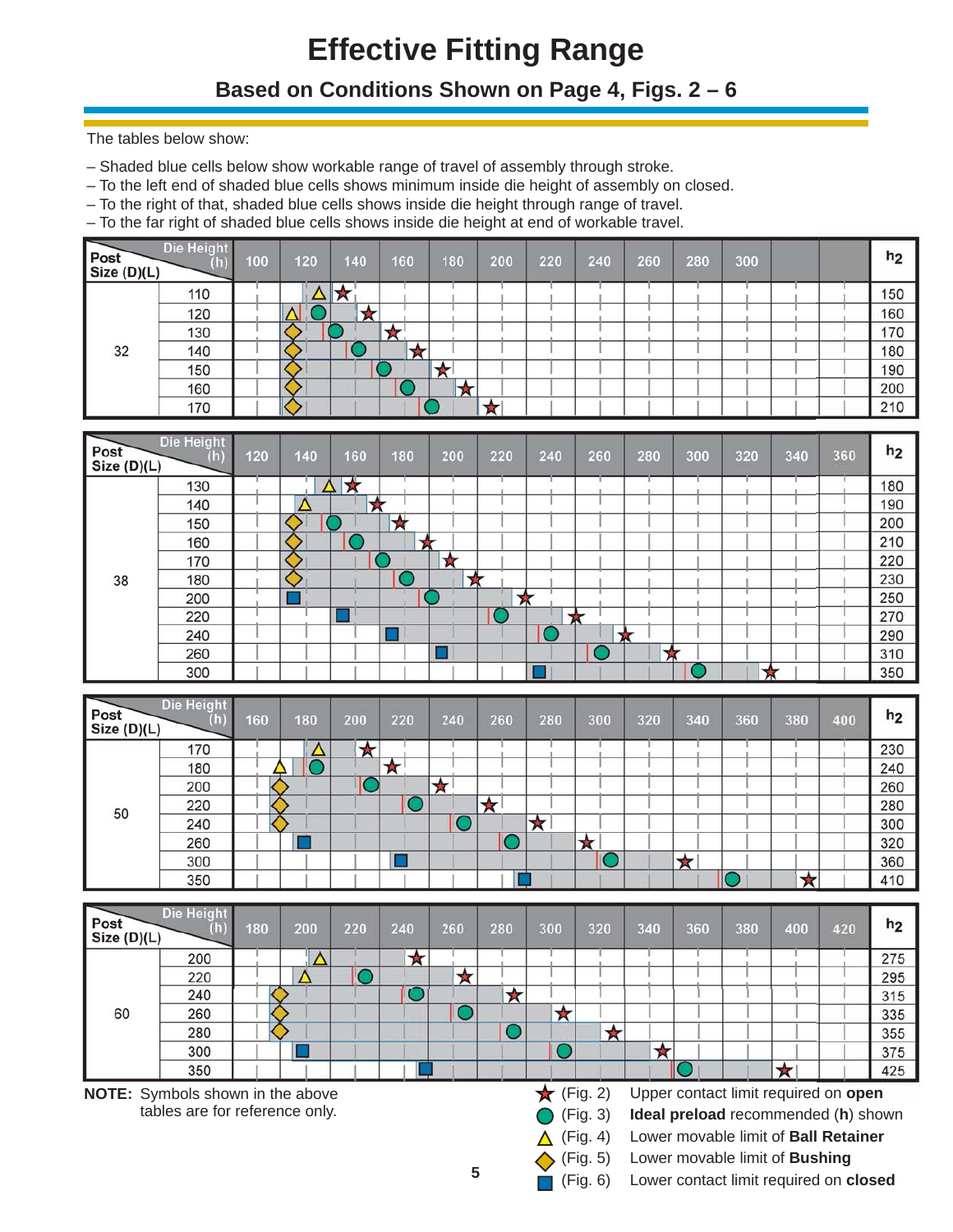## **Replacement Items**



| <b>Complete</b><br><b>Assembly</b><br><b>Number</b> | Replacement<br><b>Springs</b> | <b>Nominal</b><br><b>Pin Size</b> | <b>Spring</b><br>ID | <b>Spring</b><br>OD | <b>Spring</b><br>Length | <b>Replacement</b><br><b>Ball Bearing</b><br><b>Retainers</b> | Replacement<br><b>End Caps</b><br>(FIXED STOPPER)<br>w/ Bolt | <b>Repalcement</b><br><b>Bolt &amp; Dowel</b><br><b>Kits</b> |
|-----------------------------------------------------|-------------------------------|-----------------------------------|---------------------|---------------------|-------------------------|---------------------------------------------------------------|--------------------------------------------------------------|--------------------------------------------------------------|
| ADGPS32X110                                         | SPR32X110                     |                                   |                     |                     | 60                      |                                                               |                                                              |                                                              |
| ADGPS32X120                                         | SPR32X120                     |                                   |                     |                     | 60                      |                                                               |                                                              |                                                              |
| ADGPS32X130                                         | SPR32X130                     |                                   |                     |                     | 80                      |                                                               |                                                              | ADGPS-BD-KIT-32                                              |
| ADGPS32X140                                         | SPR32X140                     | 32                                | 32.5                | 35.7                | 80                      | AMS32-060-4                                                   | STR-F32<br>(M8-40 SHCS)                                      | $(8)$ 10 x 1.5 x<br>40mm bolts                               |
| ADGPS32X150                                         | SPR32X150                     |                                   |                     |                     | 100                     |                                                               |                                                              | (4) 8-30 Dowel                                               |
| ADGPS32X160                                         | SPR32X160                     |                                   |                     |                     | 100                     |                                                               |                                                              |                                                              |
| ADGPS32X170                                         | SPR32X170                     |                                   |                     |                     | 120                     |                                                               |                                                              |                                                              |
| ADGPS38X130                                         | SPR38X130                     |                                   |                     |                     | 60                      |                                                               |                                                              |                                                              |
| ADGPS38X140                                         | SPR38X140                     |                                   |                     |                     | 80                      |                                                               |                                                              |                                                              |
| ADGPS38X150                                         | SPR38X150                     |                                   |                     |                     | 80                      |                                                               |                                                              |                                                              |
| ADGPS38X160                                         | SPR38X160                     |                                   |                     |                     | 100                     |                                                               |                                                              |                                                              |
| ADGPS38X170                                         | SPR38X170                     |                                   |                     |                     | 100                     |                                                               |                                                              | ADGPS-BD-KIT-38                                              |
| ADGPS38X180                                         | SPR38X180                     | 38                                | 38.5                | 42.5                | 120                     | AMS38-070-5                                                   | STR-F38<br>(M8-50 SHCS)                                      | $(8)$ 10 x 1.5 x<br>45mm bolts                               |
| ADGPS38X200                                         | SPR38X200                     |                                   |                     |                     | 140                     |                                                               |                                                              | (4) 10-40 Dowel                                              |
| ADGPS38X220                                         | SPR38X220                     |                                   |                     |                     | 160                     |                                                               |                                                              |                                                              |
| ADGPS38X240                                         | SPR38X240                     |                                   |                     |                     | 180                     |                                                               |                                                              |                                                              |
| ADGPS38X260                                         | SPR38X260                     |                                   |                     |                     | 200                     |                                                               |                                                              |                                                              |
| ADGPS38X300                                         | SPR38X300                     |                                   |                     |                     | 240                     |                                                               |                                                              |                                                              |
| ADGPS50X170                                         | SPR50X170                     |                                   |                     |                     | 100                     |                                                               |                                                              |                                                              |
| ADGPS50X180                                         | SPR50X180                     |                                   |                     |                     | 100                     |                                                               |                                                              |                                                              |
| ADGPS50X200                                         | SPR50X200                     |                                   |                     |                     | 120                     |                                                               |                                                              | ADGPS-BD-KIT-50                                              |
| ADGPS50X220                                         | SPR50X220                     | 50                                | 50.5                | 55.7                | 140                     | AMS50-090-5                                                   | STR-F50                                                      | $(8)$ 12 x 1.75                                              |
| ADGPS50X240                                         | SPR50X240                     |                                   |                     |                     | 160                     |                                                               | (M8-65 SHCS)                                                 | x 50mm bolts                                                 |
| ADGPS50X260                                         | SPR50X260                     |                                   |                     |                     | 180                     |                                                               |                                                              | (4) 10-40 Dowel                                              |
| ADGPS50X300                                         | SPR50X300                     |                                   |                     |                     | 220                     |                                                               |                                                              |                                                              |
| ADGPS50X350                                         | SPR50X350                     |                                   |                     |                     | 280                     |                                                               |                                                              |                                                              |
| ADGPS60X200                                         | SPR60X200                     |                                   |                     |                     | 120                     |                                                               |                                                              |                                                              |
| ADGPS60X220                                         | SPR60X220                     |                                   |                     |                     | 140                     |                                                               |                                                              |                                                              |
| ADGPS60X240                                         | SPR60X240                     |                                   |                     |                     | 160                     |                                                               |                                                              | ADGPS-<br>BD-KIT-60                                          |
| ADGPS60X260                                         | SPR60X260                     | 60                                | 60.5                | 66.9                | 180                     | AMS60-100-5                                                   | STR-F60<br>(M8-75 SHCS)                                      | $(8)$ 16 x 2 x                                               |
| ADGPS60X280                                         | SPR60X280                     |                                   |                     |                     | 200                     |                                                               |                                                              | 60mm bolts<br>(4) 13-50 Dowel                                |
| ADGPS60X300                                         | SPR60X300                     |                                   |                     |                     | 220                     |                                                               |                                                              |                                                              |
| ADGPS60X350                                         | SPR60X350                     |                                   |                     |                     | 280                     |                                                               |                                                              |                                                              |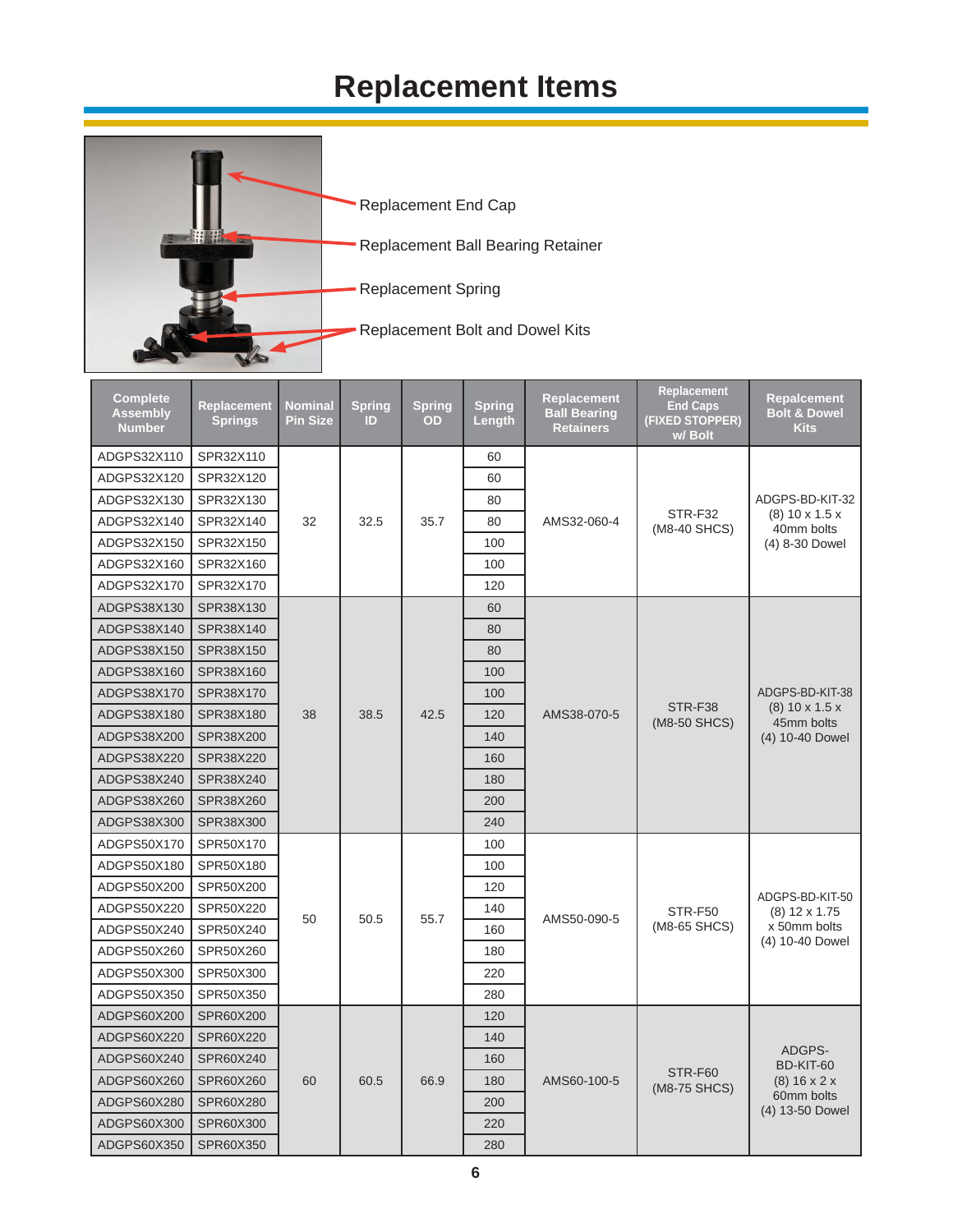### **Ball Bearing Lubrication**



*Component maintenance is serious business... Always use Ball-Lube® and Ball-Scrubb® to keep ball-bearing components clean and running smooth.*

### **Product Features**

**BALL-SCRUBB®** removes heavy soils, dirt or grease from ball-bearing guide pin assemblies. Just spray it on... wait three minutes... and spray again. Then blow off excess with compressed air. **BALL-SCRUBB®** is an industrial strength cleaner with rust inhibitors, specially formulated to clean debris and grease from all types of ball-bearing assemblies.

**BALL-LUBE®**, when applied after **BALL-SCRUBB®**, locks out wear by chemically bonding to precision surfaces. It provides a tough, long-lasting shield that protects against oxidation and rust. **BALL-LUBE®** lubricates assemblies and gives them longtime protection against wear, oxidation and heat. Spray liberally on ball-bearing assemblies.

| <b>BALL-LUBE®</b>                       |
|-----------------------------------------|
| <b>Size</b>                             |
| Pint BALL-LUBE <sup>®</sup> spray       |
| Case (24) 1 Pint BALL-LUBE <sup>®</sup> |
| Gallon BALL-LUBE <sup>®</sup>           |
| Gallons BALL-LUBE <sup>®</sup>          |
|                                         |

| Part<br><b>Number</b> | <b>BALL-SCRUBB®</b><br><b>Size</b>    |
|-----------------------|---------------------------------------|
| <b>ARS016</b>         | 1 Pint BALL-SCRUBB <sup>®</sup> Spray |
| <b>ARS384</b>         | 1 Case (24) 1 Pint BALL-SCRUBB®       |
| <b>ARS128</b>         | 1 Gallon BALL-SCRUBB <sup>®</sup>     |
| ARS640                | 5 Gallons BALL-SCRUBB®                |

### **Die Lubrication**



#### **Product Features**

This die lubricant is specially prepared to provide efficient lubrication for guide posts in plain bearing applications.

| Part           |             |
|----------------|-------------|
| <b>Number</b>  | <b>Size</b> |
| $9 - 01 - 52$  | 1 Quart     |
| $9 - 02 - 52$  | 1 Gallon    |
| $9 - 02 - 521$ | 55 Gallons  |
| $9 - 02 - 522$ | 15 Gallons  |